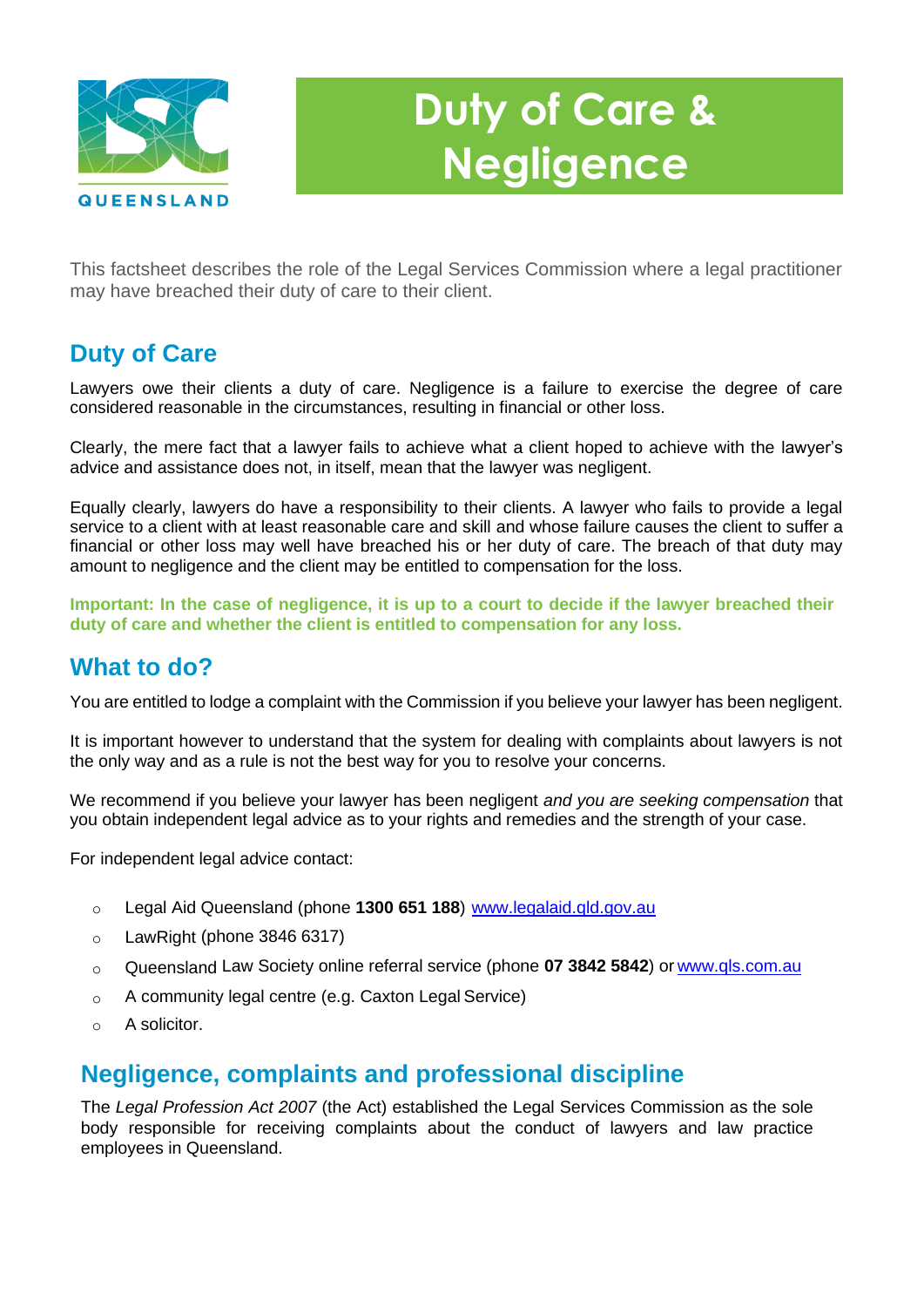The Act obliges the Commissioner to investigate any complaint that would, if it were proved, establish that a lawyer's conduct amounts to either *unsatisfactory professional conduct* or *professional misconduct*. It also empowers the Commissioner to start disciplinary proceedings against a lawyer before a disciplinary body. This occurs when the Commissioner is satisfied the evidence obtained during the investigation is sufficient to establish a reasonable likelihood the disciplinary body will find the lawyer's conduct to amount to either *unsatisfactory professional conduct* or *professional misconduct*.

#### **So what do these words mean?**

The Act says *unsatisfactory professional conduct* includes "conduct that falls short of the standard of competence and diligence that a member of the public is entitled to expect of a reasonably competent Australian legal practitioner".

It says *professional misconduct* includes a *substantial* or *consistent* failure to reach that same standard. This is therefore generally more serious and less likely to be a "one-off", accidental oversight or failure.

Not surprisingly given these definitions, the very same conduct by a lawyer that might amount to negligence might at the same time fall into one of the above two categories – for example:

- $\circ$  inadequate supervision by a lawyer of the way their law firm deals with a client's money
- $\circ$  serious delays completing work on a client's behalf including, for example, missing a statutory timeframe so that a client's claim becomes statute barred
- $\circ$  failing to keep a client informed of the progress of their matter.

## **What will the Commission do if you lodge a complaint about negligence?**

Your complaint will be assessed by one of the Commission's legal officers. The Commissioner will then decide what action to take on your complaint, if any. The Commissioner may decide to:

#### **1. Take no further action on your complaint:**

The Commissioner might decide to take no further action on your complaint about negligence for the same reasons that apply to complaints more generally – because, for example, the conduct about which you have complained:

- o occurred more than three years ago and there is no justifiable reason for the delay; or
- $\circ$  was the subject of a previous complaint that has been dismissed or dealt with, and the complaint discloses no further reason to reconsider the matter.

The Commissioner might however decide to take no further action on your complaint because the complaint by its very nature simply cannot be productively investigated.

Complaints that allege negligence very often raise *complex and contentious questions of both fact and opinion*. In these circumstances the Commissioner is unlikely to be in a position, even after exhaustive investigation, to be satisfied that there is a reasonable likelihood a disciplinary body will find the lawyer's conduct amounts to either unsatisfactory professional conduct or professional misconduct*.*

As a general rule, complex and contentious questions of fact and opinion can only be decided by a court, and the Commission can deal with any disciplinary issues that arise only after a court has made a decision. In these circumstances, your only remedy is to commence proceedings for professional negligence in the appropriate court.